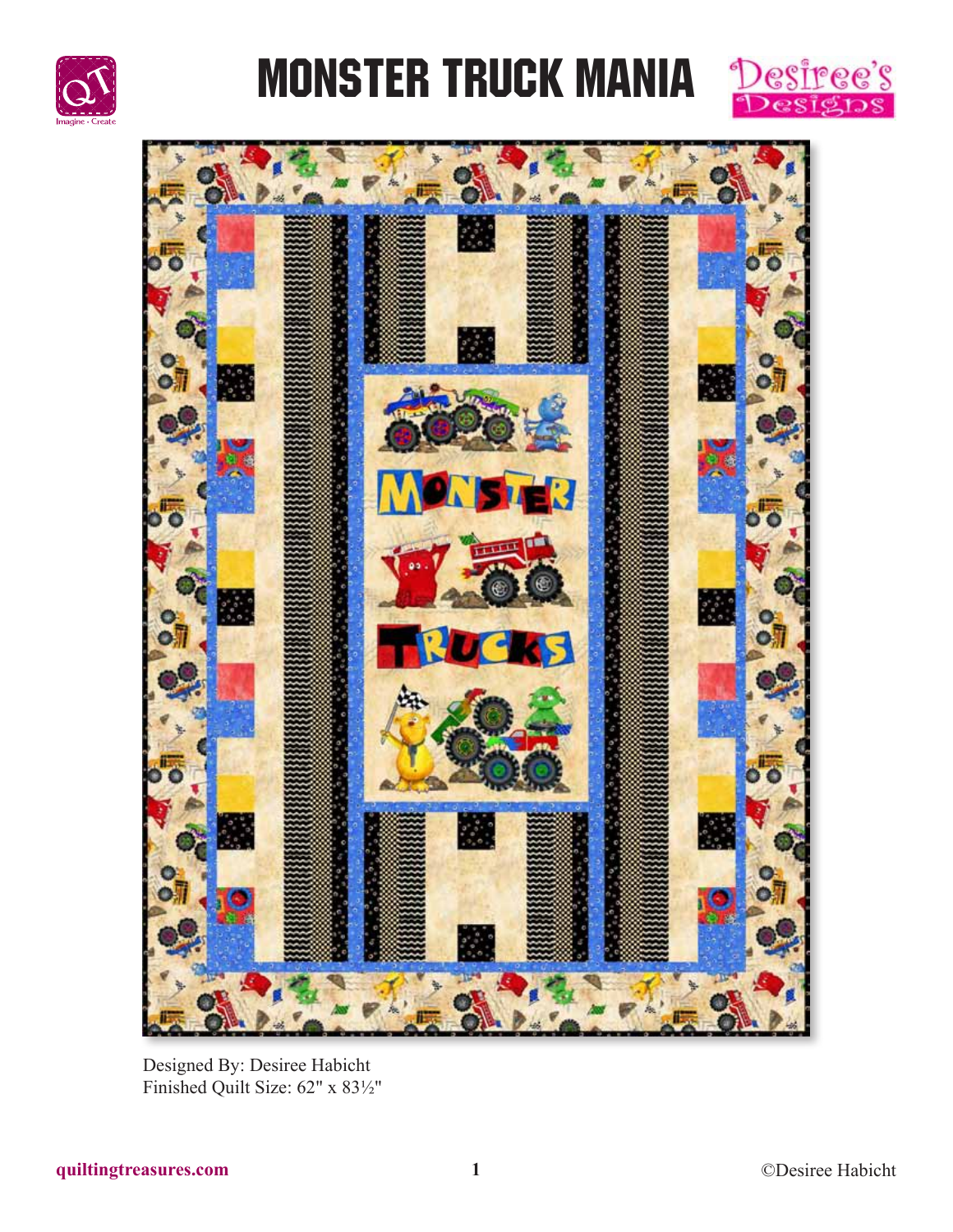

# Monster Truck Mania



| 23107 X | 23108 A | 23109R   | $\bullet$<br>23110Y |
|---------|---------|----------|---------------------|
|         |         |          |                     |
| 23110 J | 23111 J | 23112 JA | 23113 S             |

| <b>FABRIC REQUIREMENTS</b> |                   |  |  |
|----------------------------|-------------------|--|--|
|                            |                   |  |  |
| Design: Light              | Yards             |  |  |
| 23107 X                    | 1 PANEL           |  |  |
| 23108 A                    | $2\frac{1}{4}$    |  |  |
| 23109R                     | $Fat \frac{1}{2}$ |  |  |
| 23110 Y                    | $\frac{7}{8}$     |  |  |
| 23110 J                    | $1\frac{1}{4}$    |  |  |
| 23111 J                    | $\frac{5}{8}$     |  |  |
| 23112 JA                   | $\frac{1}{2}$     |  |  |
| 23113 S                    | $\frac{1}{8}$     |  |  |
| 23114 A                    | 1                 |  |  |
| 23114 R                    | $Fat \frac{1}{2}$ |  |  |
| Backing of choice          | 5                 |  |  |

## **Cutting Directions:**

*Note: All strips are cut across the width of the fabric unless noted otherwise.*

23114 A 23114 R

## **A. 23107 X: Panel**

• Cut panel 21½" x 40½" centering design within space.

#### **B. 23108 A: Ecru Tossed Truck Print**

• From length of fabric (parallel to selvages), cut two 6" x 62" strips and two  $6" \times 72\frac{1}{2}$ " strips.

#### **C. 23109 R: Red Monster Print**

• Cut four 4" squares.

## **D. 23110 Y: Blue Dots**

- Cut one 4" strip.
- Cut four 2" strips. Sew together end to end; press. Cut two 2" x 70½" strips.
- Cut eight 1½" strips. Sew together end to end; press. Cut two  $1\frac{1}{2}$ " x  $21\frac{1}{2}$ " strips; two  $1\frac{1}{2}$ " x 51" strips and two  $1\frac{1}{2}$ " x 70 $\frac{1}{2}$ " strips.

#### **E. 23110 J: Black Dots**

- Cut two 4" strips. Cut one strip into four 4" squares.
- Cut five 2" strips. Sew together end to end; press. Cut four 2" x  $14\frac{1}{2}$ " strips and two 2" x  $70\frac{1}{2}$ " strips.
- Cut eight  $2\frac{1}{2}$ " strips for binding.

#### **quiltingtreasures.com 2**

#### **F. 23111 J: Black Chevron**

• Cut five 3" strips. Sew together end to end; press. Cut four  $3'' \times 14\frac{1}{2}$  strips and two  $3'' \times 70\frac{1}{2}$  strips.

#### **G. 23112 JA: Ecru/Black Checks**

- Cut two  $2\frac{1}{4}$ " strips; subcut four  $2\frac{1}{4}$ " x  $14\frac{1}{2}$ " strips.
- Cut four 2½" strips. Sew together end to end; press. Cut two 2½" x 70½" strips.

### **H. 23113 S: Yellow Tonal Print**

• Cut one 4" strip.

#### **I. 23114 A: Ecru Tonal Print**

- Cut three 4" strips. Cut one strip into two 4" x 7½" rectangles.
- Cut two  $3\frac{1}{2}$ " strips; subcut four  $3\frac{1}{2}$ " x  $14\frac{1}{2}$ " strips.
- Cut four 3¼" strips. Sew together end to end; press. Cut two 3¼" x 70½" strips.

#### **J. 23114 R: Red Tonal Print**

• Cut four 4" squares.

#### **Construction:**

**1.** Sew one (D) 1½" x 21½" to both the top and bottom of the panel. Press toward the strips.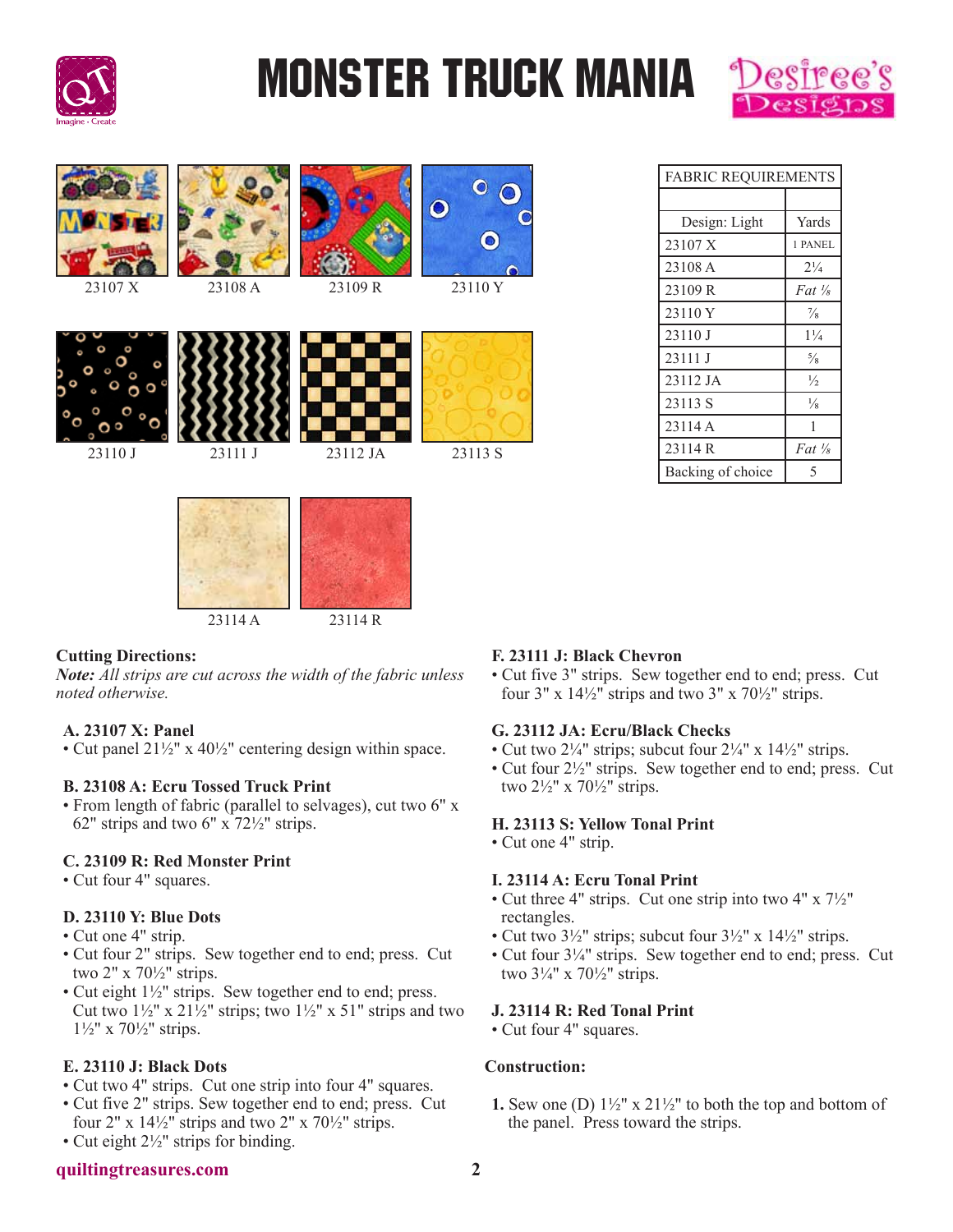

# Monster Truck Mania



**2.** Sew these following 14½" strips in order as shown in quilt image: (E)  $2$ "; (G) 2  $1/4$ "; (F) 3" and (I)  $3\frac{1}{2}$ ". Press toward black dot (E) strip. Repeat to make four sets.



**3.** Sew one (E) 4" square to each end of one (I)  $4" \times 7\frac{1}{2"$ rectangle. Press toward the black (E) squares. Repeat to make two units.



**4.** Sew one strip set from step 2 to each side of one unit from step 3. Black dot  $(E)$  strips should be on the outside edges.





**5.** Sew one unit from step 4 to both the top and bottom of the panel unit. Press toward the panel unit.



**6.** Sew these following 70½" strips in order as shown in quilt image: (I)  $3\frac{1}{4}$ "; (F)  $3$ "; (G)  $2\frac{1}{2}$ "; (E)  $2$ " and (D)  $2$ ". Press seams toward blue dot (D) strip. Repeat to make two sets.



**7.** Sew one strip set from step 6 to each side of the panel unit with ecru (I) strips on the outside edges.